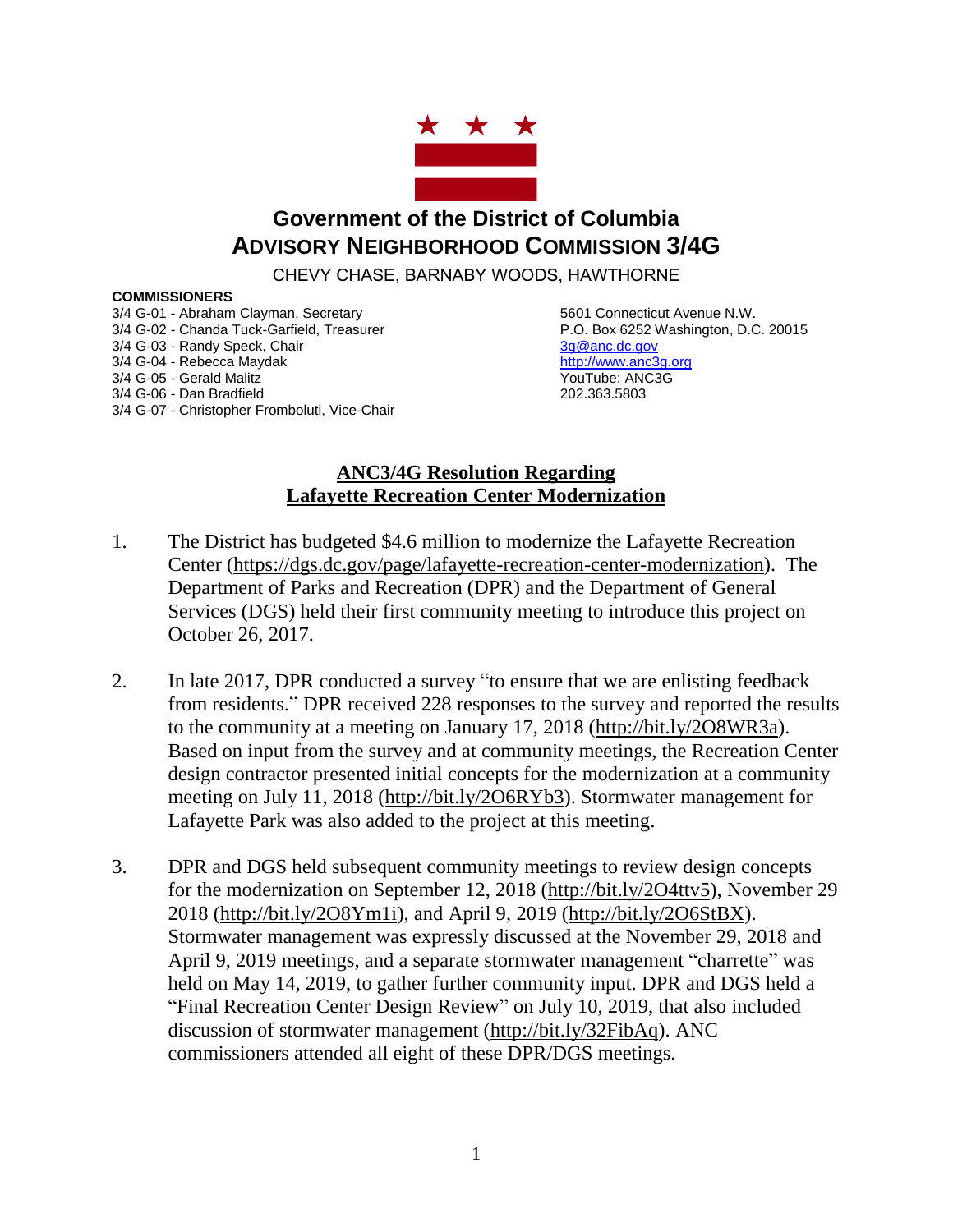- 4. DPR, DGS, and the design contractor considered comments by the community at these meetings. As would be expected, not all of the comments were consistent and community members sometimes differed in their views about what should be done in the modernization.
- 5. Over the course of these meetings, DPR, DGS, and the design contractor made a number of changes to the design to address community comments or concerns, including the following:
	- The original 3,500 square-foot building with fragmented geometry was replaced with a smaller, regularly-shaped building;
	- The scale and architectural expression/language was changed from commercial to residential;
	- Porches/pergolas were added to reinforce the residential feel of the structure;
	- The volume of the roof of multipurpose/flex space building was revised to provide more open space;
	- Vertical windows on the shorter building volume were increased in width, first to 2 feet 6 inches wide, and subsequently to 3 feet wide;
	- The light fixtures at doors and large windows were replaced with different types so that the light will be directed down rather than out;
	- The temperature of the exterior lighting was reduced to 2700 Kelvin;
	- The pergola for the north porch was replace with a covered design;
	- A large area of contrasting stone was added to the north side of the multipurpose space volume above the windows to provide more interest to the area and to break up the expanse of stone;
	- The driveway from 33rd Street was removed to completely close off vehicular traffic;